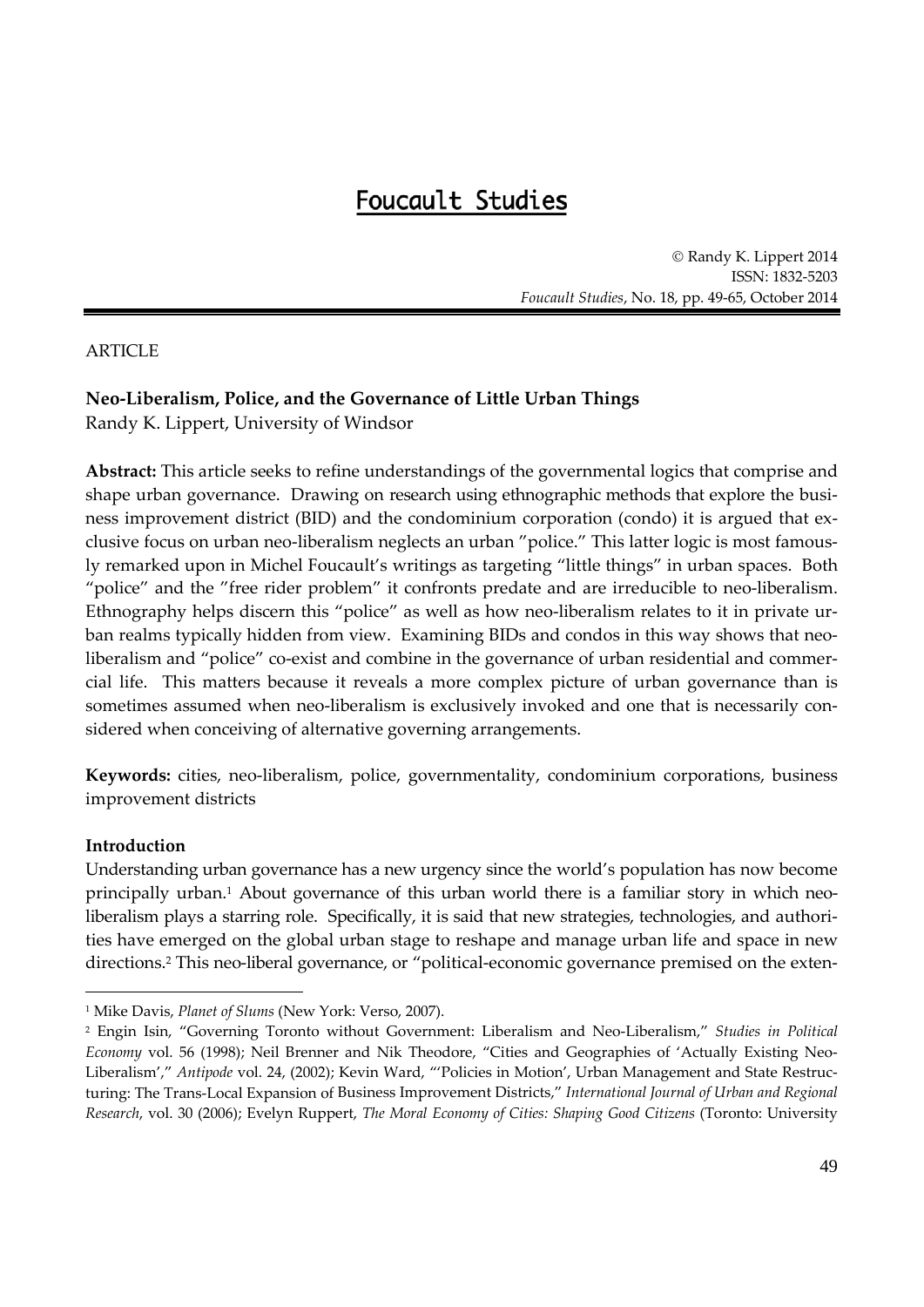sion of market relationships,"<sup>3</sup> is especially evident within ambitious efforts to gentrify or, less honestly, to "revitalize" urban economies and spaces.<sup>4</sup> Typically this means a stark reduction of municipal expenditures for services and social housing for urban populations, de-regulation, a move toward entrepreneurial planning, and a valorisation of the private sector's alleged capacity to deliver services and housing more efficiently than the state. Two forms closely associated with these neo-liberal projects are the business improvement district (BID) and the condominium corporation (condo).

Examining BIDs and condos as forms of urban governance via ethnographic research that combines personal interviews, observation, and the collection of text-based materials, this article seeks to refine understandings of the governmental elements that comprise and shape urban governance. BIDs and condos are found to have attributes consistent with urban neo-liberalism. However, largely absent from governmentality-related accounts of urban neo-liberalism is acknowledgement of other relevant governing logics, including those operating in these and other private (or privatized) urban realms, or across private‐public boundaries. One of these logics Michel Foucault called "police"5 which attends to the minutiae of urban life or, as Foucault aptly suggested, to "little things." This article argues in relation to BIDs and condos that the full significance of "police" in contemporary urban governance has gone unrecognized and that ethnography is a key means of exploring "police." In BIDs and condos "police" is found to initially coerce membership as well as subsequently target myriad aspects of members' conduct and other "little things" that constitute everyday residential and commercial urban life. "Police" practices are found to increasingly stem from private agents' activity in the governance of BIDs and condos. Thus, "police" is discovered to be increasingly marketized in these realms. Yet, these practices still cannot be fully accounted for by reference to neo-liberalism alone. All this underscores the need for more research into these private urban arrangements and practices using ethnography. Specifically, ethnography can help identify "police" in the first instance and discern how neo-liberalism relates to other logics, particularly in growing private realms that are notoriously difficult to access or are hidden from view. Analysts need ethnography to explore what some would consider mundane private

of Toronto Press, 2006); Randy K. Lippert, "Urban Revitalization, Security, and Knowledge Transfer: The Case of Broken Windows and Kiddie Bars," *Canadian Journal of Law and Society*, vol. 22, no.2 (2007); Roger Keil, "The Urban Politics of Roll‐with‐it Neoliberalization," *City*, vol. 13 no.2‐3 (2009); Leslie Kern, *Sex and the Revitalized City: Gender, Condominium Development and Urban Citizenship* (Vancouver: UBC Press, 2010); Sharon Zukin, *Naked City: the Death and Life of Authentic Urban Places* (New York: Oxford University Press, 2010), 143; Sophie Didier, Elisabeth Peyroux and Marianne Morange, "The Spreading of the City Improvement District Model in Johannesburg and Cape Town: Urban Regeneration and the Neoliberal Agenda in South Africa," *International Journal of Urban and Regional Research*, vol. 36, no.5 (2012).

<sup>3</sup> Wendy Larner, "Neo‐liberalism: Policy, Ideology, Governmentality," *Studies in Political Economy*, vol. 63 (2000), 5.

<sup>4</sup> See Nicholas Blomley, *Unsettling the City: Urban Land and the Politics of Property* (New York: Routledge, 2004), 31; Jason R. Hackworth, *The Neoliberal City: Governance, Ideology and Development of American Urbanism* (Ithaca: Cornell University Press, 2006).

<sup>5</sup> Michel Foucault, *Security, Territory, Population: Lecture at the Collège de France, 1977‐1978* (New York: Palgrave MacMillan, 2007).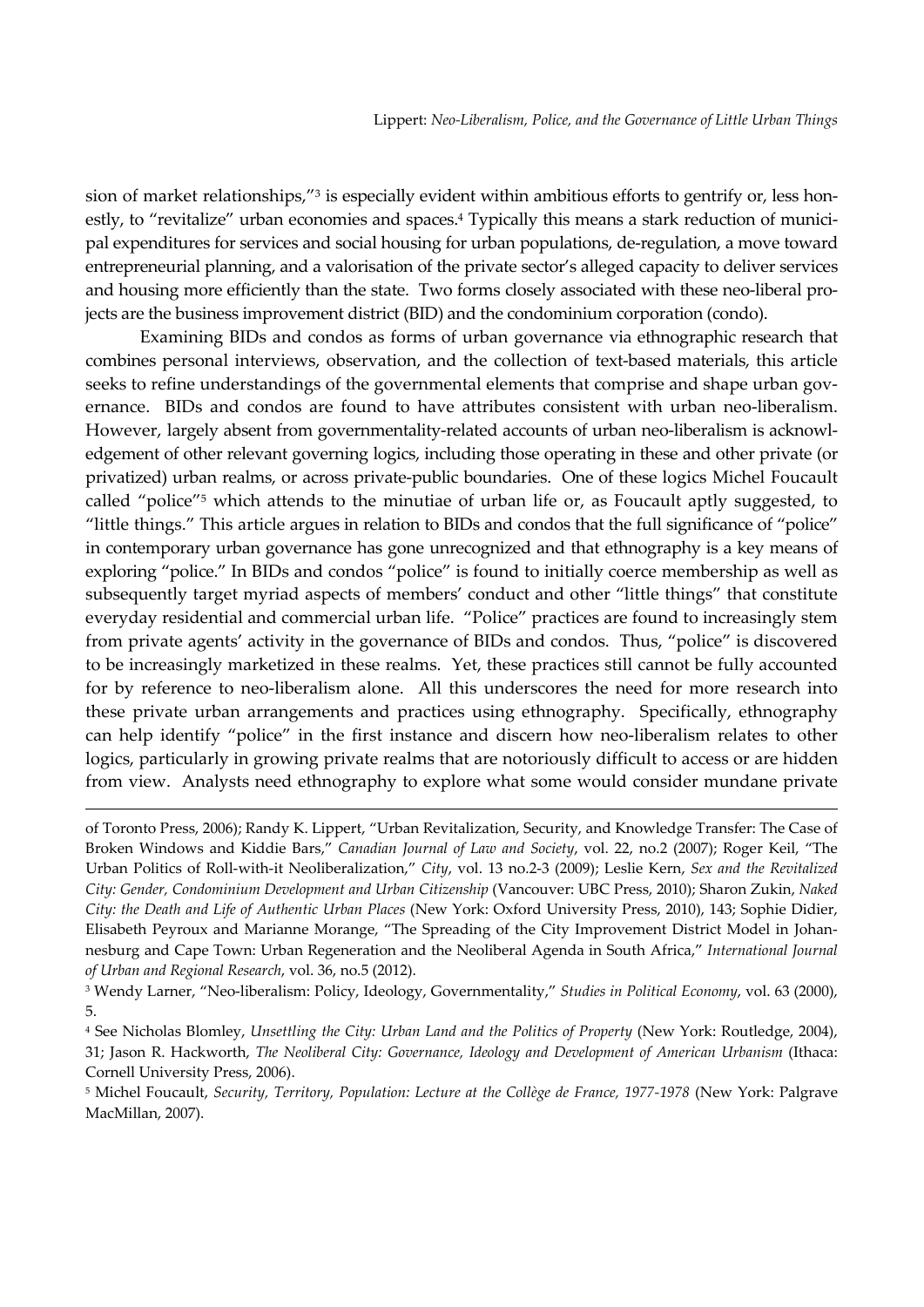realms to discover the little rules that constitute the urban at a distance from city councils and the courts and where neo‐liberalism articulates in conjunction with "police." Such an exploration matters because it can help expose regressive effects of combinations of such logics and allow thinking about alternatives. The remainder of this article unfolds in three parts. The first section considers urban neo‐liberalism and "police" in recent governmentality‐related literature with an eye to identifying the specific contribution that ethnographic research can make. The second section describes the emergence and characteristics of BIDs and condos to raise doubt about their characterization as neo‐liberal. In this section, the value of using ethnography to discover and explore "police" in BIDs and condos and its relations with neo-liberalism is also shown. Finally, the free rider problem<sup>6</sup> and the marketization of "police" in these two realms is briefly discussed. This is followed by some concluding remarks.

## **Urban Neo‐liberalism, Police and Governmentality**

Governmentality studies and related work from across the disciplines, including political science, geography, and sociology, has documented complex shifts in the governance of cities in the past three decades, often using "urban neo-liberalism" or "neo-liberalization" to describe these changes.<sup>7</sup> This varied work lends insight into what has occurred in Western cities. For example, this concept speaks to how and why entrepreneurial forms of urban governance have arisen to replace or supplement rolled back municipal bureaucracies and public services overseen by city councils, and reveals how market-based urban housing schemes have emerged while urban public housing and rent control programs have been reduced or altogether eliminated.<sup>8</sup>

Yet, deploying a totalizing or master narrative of urban neo-liberalism and suggesting this logic accounts for the contours of contemporary urban governance assemblages is empirically doubtful and somewhat inconsistent with the original thrust of governmentality studies inspired by a "later Foucault."<sup>9</sup> To be sure, recent work on urban neo-liberalisation from within the governmentality literature and from structural perspectives occasionally recognizes resistances, holes, or anomalies in this otherwise totalizing configuration,<sup>10</sup> but these are not typically characterized as eliciting a logic of power. Thus, one encounters, among others, "contingent urban neo-liberalism,"<sup>11</sup>

 $\overline{a}$ 

<sup>6</sup> See Mancur Olson, *The Logic of Collective Action* (Cambridge: Harvard University Press, 1965).

<sup>7</sup> See for example, Brenner and Theodore, "Cities and Geographies of 'Actually Existing Neo‐Liberalism'"; Hackworth, *The Neoliberal City*; Kern, *Sex and the Revitalized City*.

<sup>8</sup> Blomley, *Unsettling the City*.

<sup>9</sup> See Larner, Neo‐liberalism: Policy, Ideology, Governmentality; Pat OʹMalley, "Genealogy, Systematisation and Resistance in 'Advanced Liberalism'" in Gary Wickham and George Pavlich (eds.) *Rethinking Law, Society and Governance: Foucaultʹs Bequest* (Portland, Oregon: Hart Publishing, 2001), 13‐25; Nikolas Rose, Pat O'Malley and Mariana Valverde, "Governmentality," *Annual Review of Law and Social Science,* vol. 2 (2006); William Walters, *Governmentality: Critical Encounters* (Oxon: Routledge, 2012).

<sup>10</sup> E.g., David Wilson, "Toward a Contingent Urban Neo‐liberalism," *Urban Geography*, vol. 25 no. 8 (2004); Blom‐ ley, *Unsettling the City.*

<sup>&</sup>lt;sup>11</sup> Wilson, "Toward a Contingent Urban Neo-liberalism".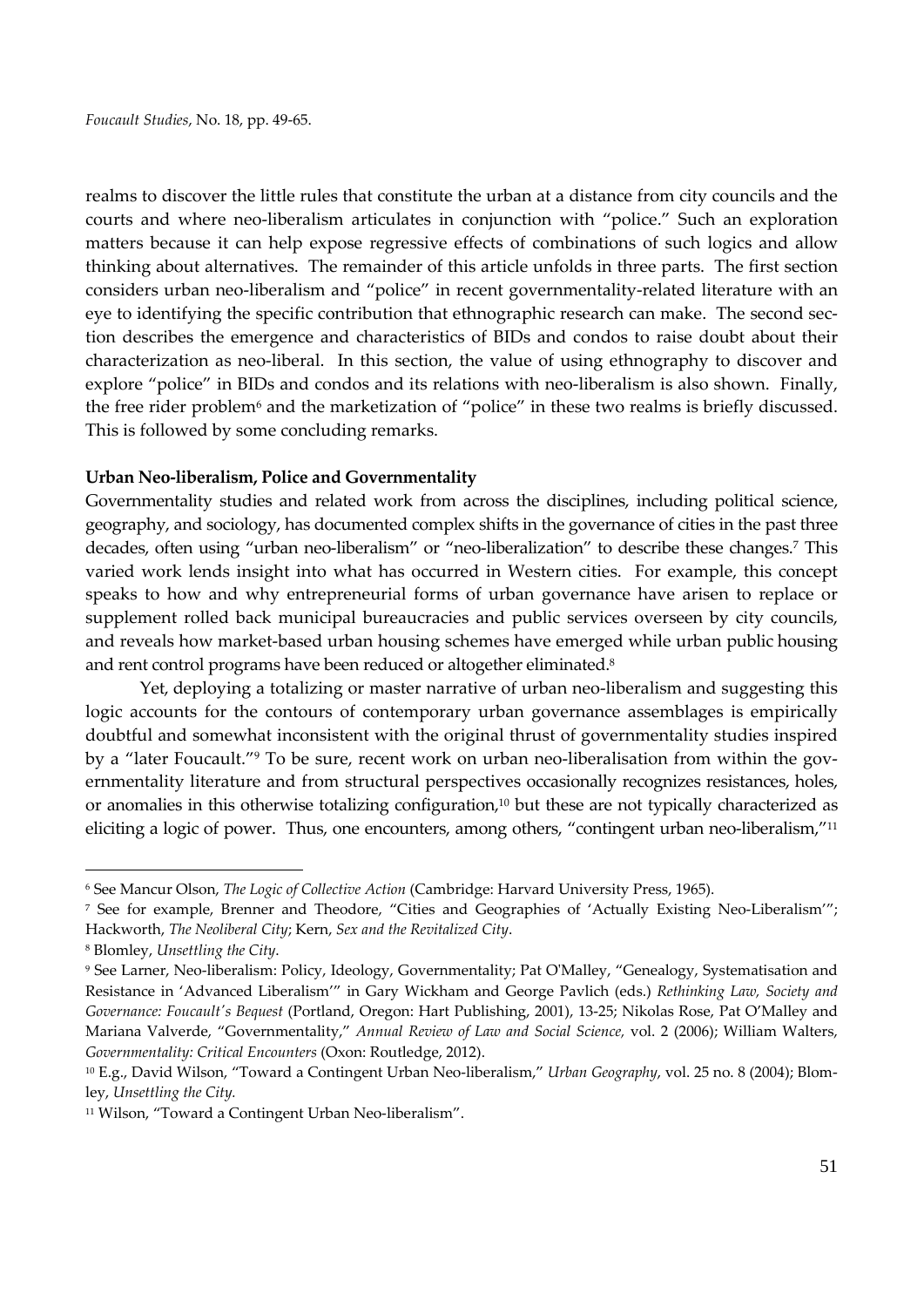"variegated neo-liberalization"<sup>12</sup> and "roll-with-it-neo-liberalization."<sup>13</sup> While well-intentioned and often adroit, the awkwardness of these newer concepts nonetheless underscores that urban neoliberalization is notoriously incomplete when studied in specific sites, and of the aligned problem of specifying the nature of what operates outside or alongside these processes in cities. Put another way, we might ask: what are the *contingencies* that *do not* lead to urban neo-liberalism; what lies *between* brightly coloured neo‐liberal spots in cities; and with *what*, exactly, must neo‐liberal governance *roll* in cities?

Perhaps more satisfying approaches may be found using additional orientating concepts such as "governing from below"<sup>14</sup> that potentially can recognize logics, technologies, and authorities beyond, adjacent, or below neo-liberalism. These elements tend to be neglected partially due to widely perceived banality, especially evident in the case of BIDs and condos; but also to an assumed immorality and criminality in instances of organized urban crime networks;<sup>15</sup> or to invisibility where empirical inquiry (especially ethnography) is absent. Yet it is these elements that partially comprise novel urban assemblages of rule. This concept of urban assemblage" itself, well known in governmentality scholarship, "allows and encourages the study of the heterogeneous connections between objects, spaces, materials, machines, bodies, subjectivities, symbols … that 'assemble' the city in multiple ways."<sup>16</sup> Thus, the urban assemblage concept invites inquiry into logics besides neo-liberalism in urban forms that include condos and BIDs.

Collier's recent work on governmentality and neo-liberalism is also pertinent here. He writes that neo-liberalism in structural approaches is sometimes depicted as the Big Leviathan: "the entire ensemble of elements is identified with neo‐liberalism … [and] neo‐liberalism grows bigger, and becomes more fundamental, more structural and structuring, than other things in the field."<sup>17</sup> He suggests that what "is now required [instead is] to show how styles of analysis, techniques or forms of reasoning ... are being recombined with other forms, and to diagnose the governmental ensembles that emerge from these *re-combinations*."<sup>18</sup> The following analysis seeks to accomplish this, particularly in relation to the "free rider problem" and "police."

-

<sup>12</sup> Neil Brenner, Jamie Peck and Nik Theodore, "Variegated Neoliberalizations: Geographies, Modalities, Path‐ ways," *Global Networks*, vol. 10, no. 2 (2009).

<sup>13</sup> Keil, "The Urban Politics of Roll‐with‐it Neoliberalization".

<sup>14</sup> Kevin Stenson, "Sovereignty, Biopolitics and Community Safety in Britain," *Theoretical Criminology*, vol. 9, no. 3 (2005); see also Pat OʹMalley, "Indigenous Governance," Economy and Society, vol. 25 (1996).

<sup>15</sup> See, Diane E. Davis and Guillermo Ruiz de Teresa Mariscal, "Rescaling Security Strategies: State Tactics and Citizen Responses to Violence in Mexico City" in Randy K. Lippert and Kevin Walby (eds.) *Policing Cities: Urban Securitization and Regulation in a 21st Century World* (New York: Routledge 2013).

<sup>16</sup> Ignacio Farias, "Introduction: Decentring the Object of Urban Studies," in I. Farias and T. Bender (eds.) *Urban Assemblages: How Actor Network Theory Changes Urban Studies* (New York: Routledge 2010), 14.

<sup>17</sup> Stephen J. Collier, "Neoliberalism as Big Leviathan, or…? A Response to Wacquant and Hilgers" *Social An‐ thropology*, vol. 20, no. 2 (2012), 189.

<sup>&</sup>lt;sup>18</sup> Stephen J. Collier, "Topologies of Power: Foucault's Analysis of Political Government beyond 'Governmentality'" *Theory, Culture and Society*, vol. 26, no. 6 (2009), 51. *Emphasis added*.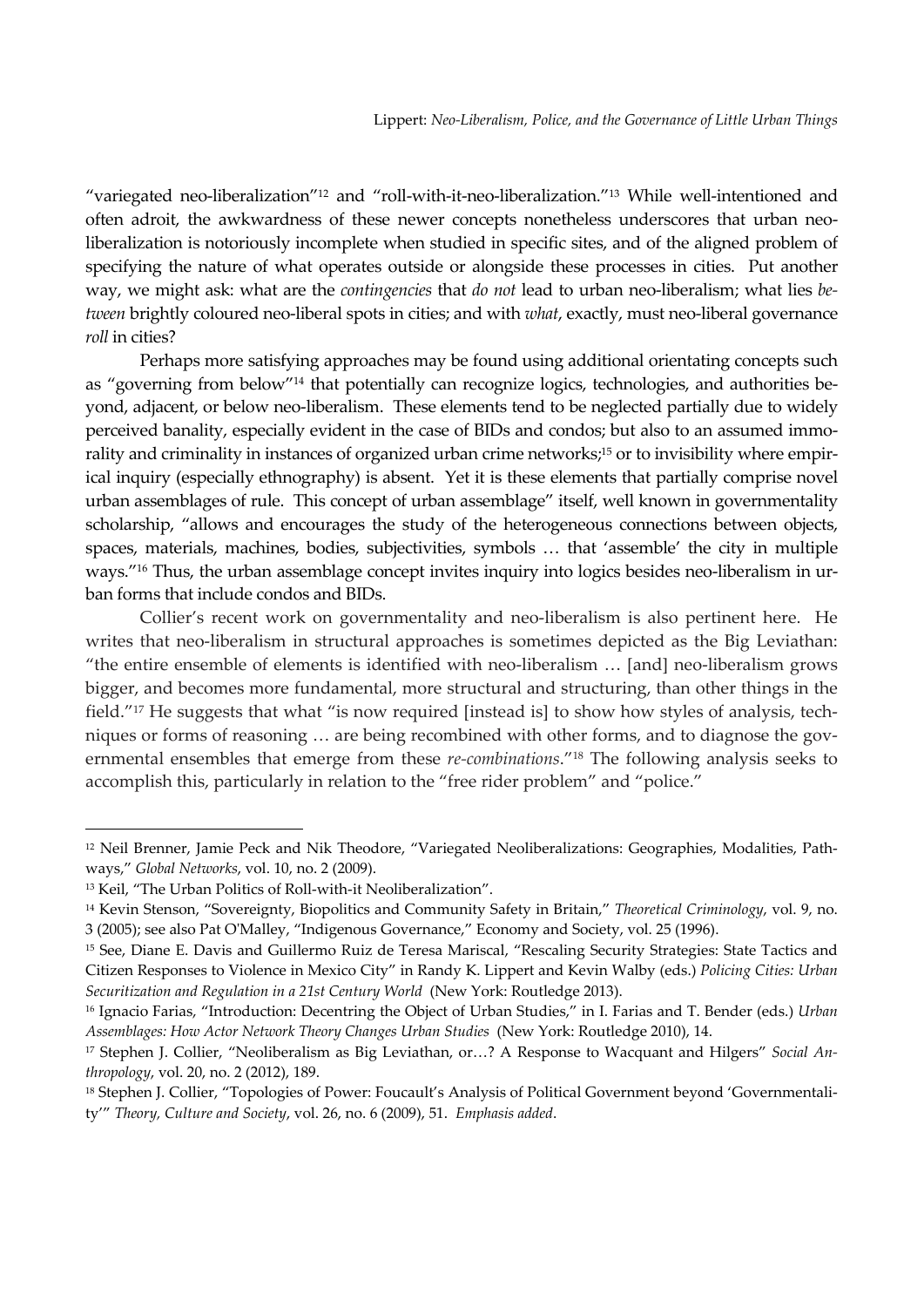A neglected but pertinent logic highlighted in Foucault's writings is "police."19 Of special rel‐ evance is Foucault's assertion of the early tether between "police" and the urban. Foucault remarked in his famous *Security, Territory, Population* lectures that "to police and to urbanize is the same thing" and perhaps more intriguingly saw "police … as a condition of existence for urban existence."20 These increasingly‐quoted but rarely exploited Foucauldian notions are exquisitely suggestive for understanding contemporary urban governance assemblages. In his lectures Foucault quotes Catherine II on a code of police: "The things of police are things of each moment … Police is concerned with little things."<sup>21</sup> "Police" refers to a regulatory power, sometimes called "the police power", entailing coercive measures to ensure a community's welfare.22 **"**Police" is the power to govern humans and things, to treat the city, a district, or small portion thereof like a household and in this sense is patriarchal.23 The logic of "police" dreams of regulating everything urban and targets things and their positioning as much as human conduct. The objects of "police" are things of the urban,<sup>24</sup> or "little urban things."

When invoked in governmentality studies, "police" typically appears as the defunct antecedent of early liberalism,<sup>25</sup> thus serving as a convenient foil for Foucault's account of liberal governmentality.<sup>26</sup> But there is little evidence "police" or the police power has become less prevalent in Western cities through the 20<sup>th</sup> Century or since urban neo-liberalization commenced. "Police" has not been yet fully explored and is not accounted for by reference to neo-liberalism alone. Leading governmentality analysts in socio-legal studies such as Hunt,<sup>27</sup> Blomley<sup>28</sup> and Valverde,<sup>29</sup> have begun to recognize "police" in the urban too. Their Foucault‐inspired work points the way and can be extended. Hunt, for example, has explored, as a form of "police", the emergence of regulations and signals in cities to confront that distinctively urban problem called "traffic" that, of course,

<sup>19</sup> Michel Foucault, "Politics and Reason" in L. Kritzman (ed.) *Politics, Philosophy, Culture, Interviews and Other Writings 1977‐1984* (New York: Routledge, 1988).

<sup>20</sup> Foucault, *Security, Territory, Population*, 336‐7.

<sup>21</sup> Ibid., 340.

<sup>22</sup> See, Markus D. Dubber and Mariana Valverde (eds.) *Police and the Liberal State* (Stanford: Stanford Law Book, 2006); William J. Novak, *The People's Welfare: Law and Regulation in Nineteenth Century America* (Chapel Hill: Uni‐ versity of North Carolina Press, 1996), 70.

<sup>23</sup> Markus D. Dubber, "'The Power to Govern Men and Things': Patriarchal Origins of the Police Power in Amer‐ ican Law," *Buffalo Law Review*, vol. 52, no. 4 (2004).

<sup>24</sup> See, Foucault, *Security, Territory, Population*, 336.

<sup>25</sup> e.g., Alan Hunt and Gary Wickham, *Foucault and Law: Toward a Sociology of Law as Governance* (Boulder: Pluto Press, 1994).

<sup>26</sup> See, Walters, 28.

<sup>27</sup> Alan Hunt, "Police and the Regulation of Traffic: Policing as a Civilizing Process?" in M. Dubber and M. Valverde (eds.), *The New Police Science: The Police Power in Domestic and International Governance* (Stanford: Stan‐ ford University Press, 2006).

<sup>28</sup> Nicholas Blomley, *Rights of Passage: Sidewalks and the Regulation of Public Flow* (New York: Routledge, 2011).

<sup>29</sup> Mariana Valverde, "Seeing like a City: the Dialectic of Modern and Premodern ways of Seeing in Urban Gov‐ ernance," *Law & Society Review*, vol. 45, no. 2 (2011).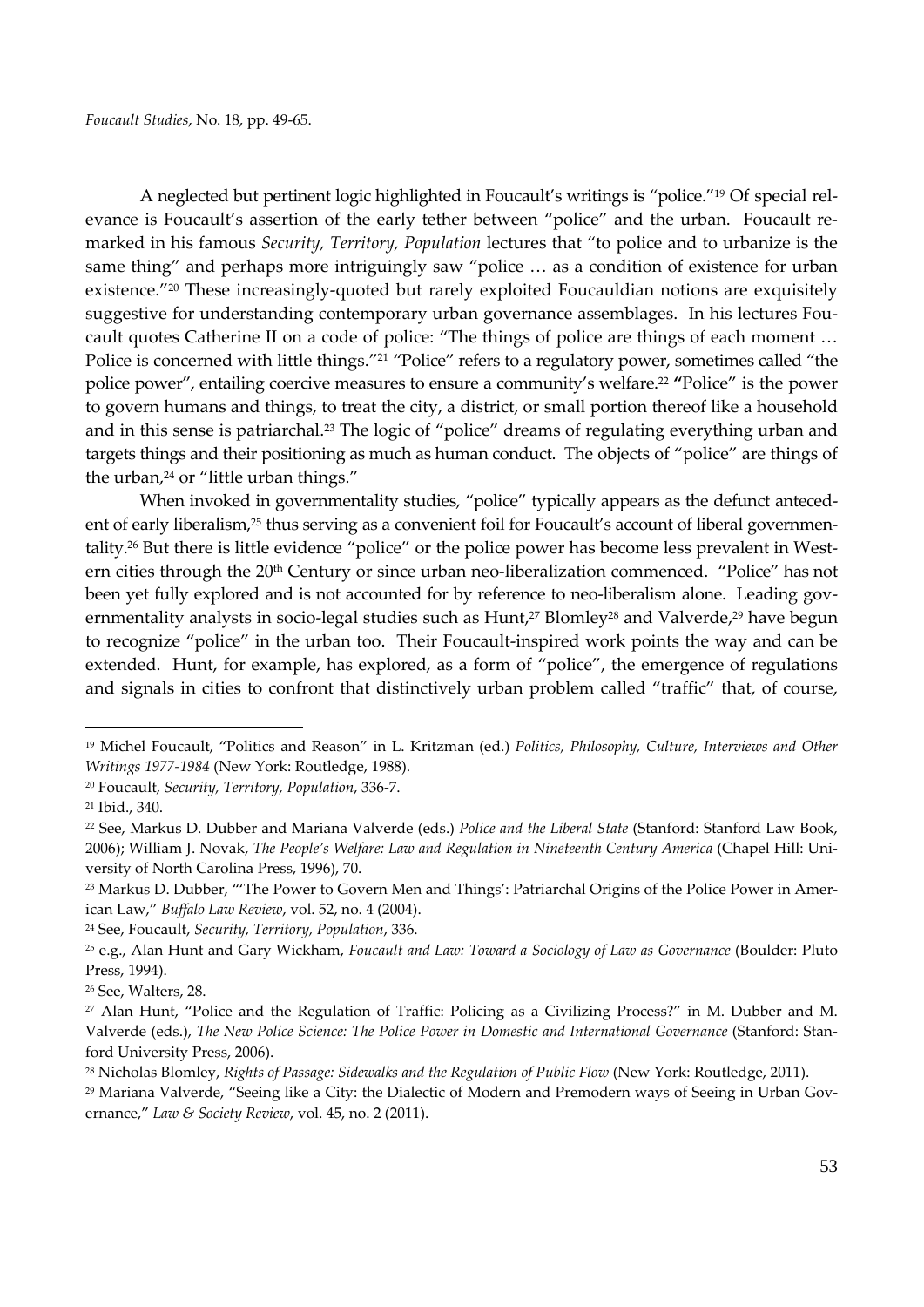continues to proliferate.30 Blomley has recently argued that pedestrianism, traditionally used to distinguish the urban from the suburban, is a form of "police" as well.<sup>31</sup> He argues pedestrianism avoids governing through rights and instead elicits "an attention to placement and flow."<sup>32</sup> Finally, Valverde has argued that pre-modern and modern rationalities co-exist in cities.<sup>33</sup> This is a vital point. In urban governance there is a "pragmatic approach that uses both old and new gazes, premodern and modern knowledge formats, in a nonzero‐sum manner and in unpredictable and shifting combinations."<sup>34</sup> Thus, here there is emphasis on combination rather than a singular totalizing process. Scholars, however, have so far tended to overlook private eyes among the possible 'old and new gazes'. Valverde notes that to fully understand urban governance there is a need to study these private realms too:

… public laws and rules did not have a monopoly on regulation, because such private actors as insurance companies also imposed rules … lenders as well as realtors also imposed their own private but nevertheless compelling regulations … A full genealogy of urban governance would have to include the myriad private … regulatory structures that converged on different kinds of property owners and different kinds of properties.35

This assertion can be extended. It is regulation by insurance firms *of* property owners, but also regulation *by* BIDs, condo boards, and other property owners concerning the "little things" that form private property that are essential to the understanding of urban governance assemblages.

In the work of governmentality scholars above "police" flows mostly from municipal government. But, as will be shown below, contemporary "police" need not be so tightly tethered to the municipal level. The preceding work drawing on Foucault's notion of "police" is a compelling, suggestive start of a move toward more nuanced accounts of contemporary urban governance assemblages. However, private arrangements that target behavior in commercial and residential urban spaces ought to be explored too. Valverde recently criticized Novak's work on the police power because it "remains almost wholly confined to the municipal level" when it is in fact easily recognized at the federal level.<sup>36</sup> However, governmentality analysts can look *lower* for instances of governing from below (including in the workings of BIDs and condos) too, where placement and flow are paramount concerns. How "police" *combines* with other logics, including neo-liberalism, in these lower realms remains unexplored. As Brady has cogently noted, we need

-

<sup>30</sup> Hunt, "Police and the Regulation of Traffic".

<sup>31</sup> Blomley, *Rights of Passage*.

<sup>32</sup> Ibid., 4.

<sup>33</sup> Valverde, "Seeing like a City".

<sup>34</sup> Ibid., 28.

<sup>35</sup> Valverde, "Seeing like a City", 292.

<sup>36</sup> Ibid., 287.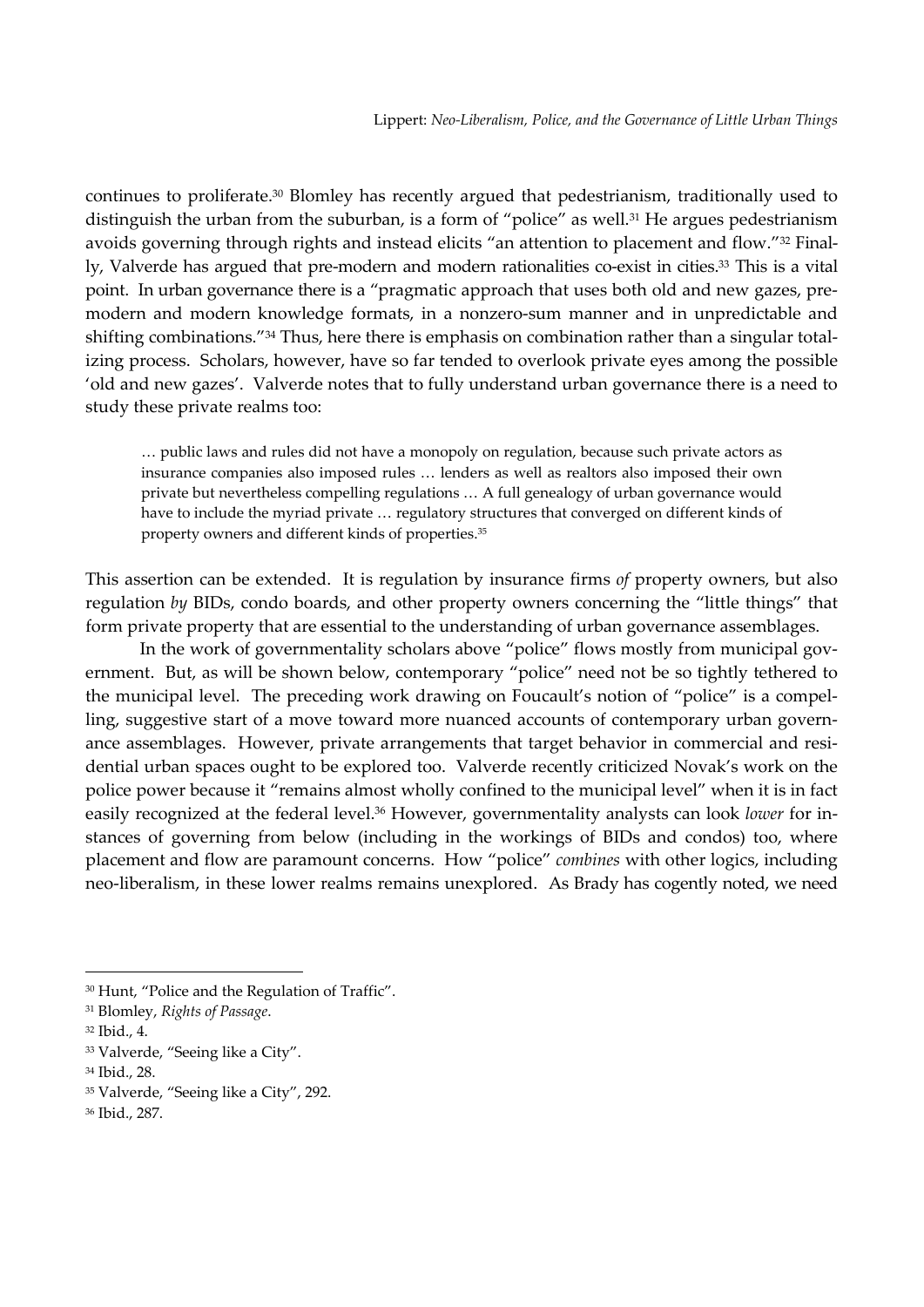to understand the "witches' brew" of "heterogeneous logics and practices."37 It is this private urban caldron into which analysts need to immerse themselves.

Ethnographic research involving personal interviews, observation, and collection of private text-based materials can effectively explore "police" and "little urban things" in these lower private urban realms. Certainly ethnography has been advocated to study neo-liberalism before,38 but it is not necessarily useful to look *solely* for the hidden neo‐liberal character of urban governance assemblages on the ground. Levi's recent Foucauldian‐informed analysis of private housing developments in relation to the US courts suggests why this is.<sup>39</sup> His account shows there is little support for neo-liberalism in the courts in terms of separate privately-governed spaces in municipalities - often called gated communities - that involve condo or similar arrangements. Rather, the courts have often confronted private fiefdoms that refuse to defer to municipalities' authority. He argues the courts are not intent on promoting neo‐liberal imaginings of community but instead resist the spatial differentiation governed in this way. The private realms discussed below are ultimately subject to the courts in this way, $40$  however in practice, as discovered through interviews with BID and condo board members or employees, comparatively few "little things" in BIDs and condos that could be litigated actually enter the courts.41 Rather, there are more complex governing arrangements in place within BIDs and condos than cannot be reduced to the master narrative of neo‐liberalism, and through ethnography they can begin to be revealed. It is precisely the introduction of common elements and spaces in these 'lower' BIDs and condos, beyond individual ownership, that either demands "police" or permits "police" to peacefully coexist with neo-liberal demands that private property be protected and maintained in the urban. It is the creation of common elements and spaces that tethers these forms so closely to the urban, since space is at a premium in the urban *by definition*. These spaces are carved out with tiny rules that are often necessarily broken. It is in the urban where we can expect to find "police" but which is perhaps best uncovered via ethnographic methods that allow entry to these private urban realms.

#### **BIDs and Condos42**

<sup>37</sup> Michelle Brady, "Researching Governmentalities through Ethnography: the Case of Australian Welfare Re‐ forms and Programs for Single Parents," *Critical Policy Studies*, vol. 5, no.3 (2011), 264.

<sup>38</sup> James Ferguson, "Spatializing States: Toward an Ethnography of Neoliberal Governmentality", *American Eth‐ nologist*, vol. 29, no. 4 (2002).

<sup>39</sup> Ron Levi, "Gated Communities in Law's Gaze," *Law and Social Inquiry*, vol. 34, no. 3 (2009).

<sup>40</sup> Research on how the courts have dealt with cases reflecting conflict between BIDs and municipalities or between members and BIDs has yet to be conducted.

<sup>41</sup> See Lippert, "Governing Condominiums".

 $42$  "Condo" refers to condominium, strata, and related arrangements defined by combined individual and common ownership (other than non-profit cooperative housing arrangements) managed by a board or council. "Condo" is by far the most common term in North America. "Business Improvement District" refers to Business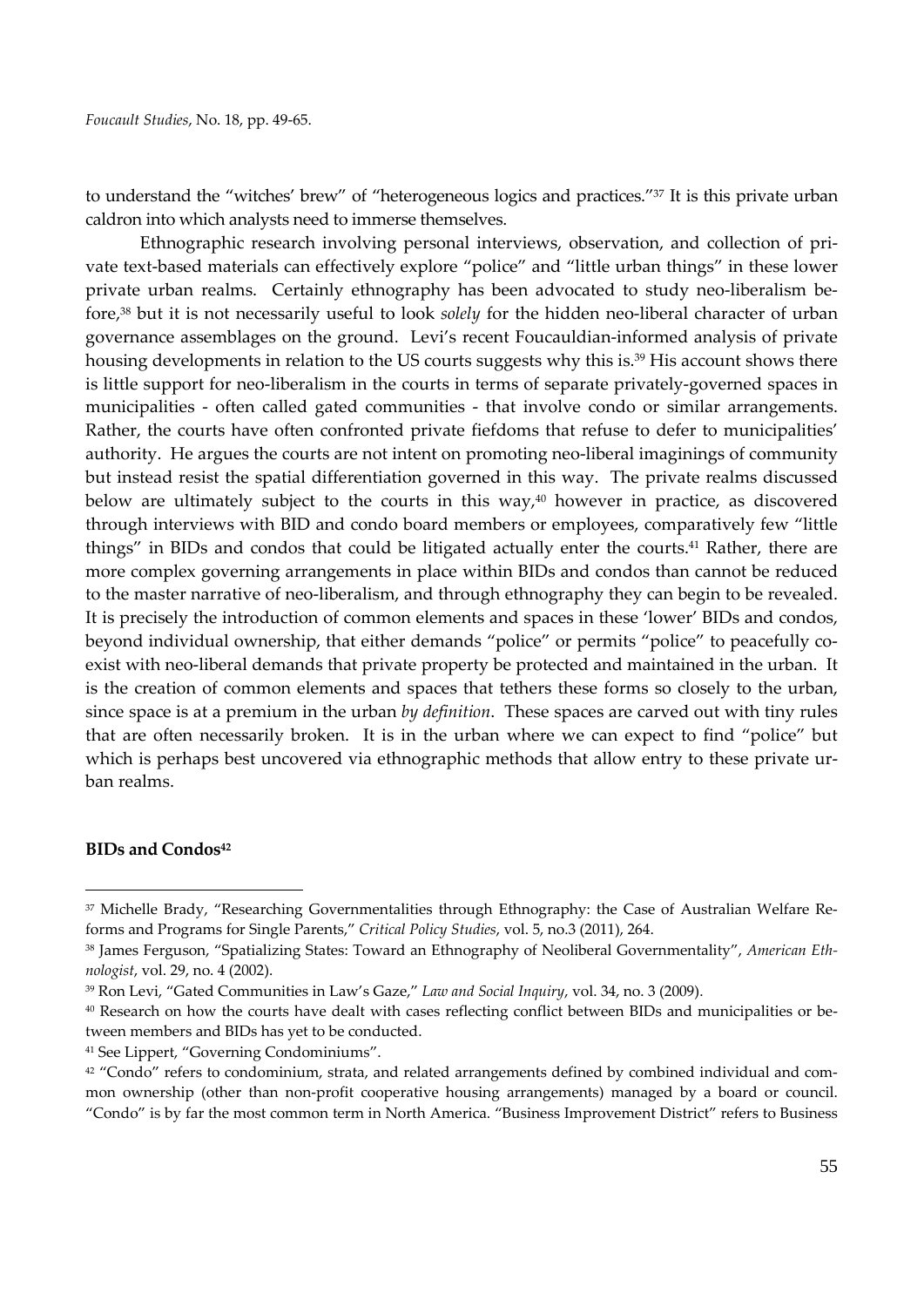Among the most taken for granted forms of contemporary urban governance are the BID and the condo. They entail governance of commercial and residential urban spaces. Both forms have expanded rapidly since the 1960s. Another similarity that justifies their discussion together is that owning private property in these urban spaces (a district or condo complex) is sufficient for membership. The scope of governance stemming from these two spatialized urban clubs is at times extensive. It includes garbage collection, infrastructure improvement, parades, business seminars, physical security, and Internet services (for BIDs), and transit, physical security, and recreational services (for condos) for their respective members. These forms have the status of private "spatial enclosures" that lead to social and spatial exclusion<sup>43</sup> in part through a bias toward property owning members and against others (especially renters and visitors (condos) and street vendors and homeless people (BIDs) who do not directly pay fees or levies or serve on boards). This is certainly consistent with effects widely attributed to urban neo-liberalism. Indeed both BIDs and condos are commonly labelled neo-liberal. The aim of this section is not to explore these two forms in exhaustive detail but rather to consider some features that raise doubt about the full appropriateness of assigning them a neo-liberal label, and to suggest the presence of 'police' and its corresponding attention to 'little things' too. Recent work has only begun to explore these forms with a more critical eye,<sup>44</sup> but rarely are they studied, directly or obliquely, using ethnographic methods broadly defined.45 In what follows I draw from such methods that involved numerous personal interviews with condo owners, property managers, and board members, and BID board members and employees, as well as visits to their condo buildings and BIDs in Ontario, Canada where observational field notes were taken and text-based materials collected for two grant‐funded urban research projects spanning 2006 to 2014.

#### *BIDs*

-

The BID is undoubtedly less familiar than the condo so it is dealt with first. The BID has become an embedded feature of the landscape of North American cities and has spread not only to countries like the UK<sup>46</sup> and South Africa,<sup>47</sup> but also globally.<sup>48</sup> In the US and Canada several thousand

Improvement Areas (BIAs) and similar arrangements entailing a mandatory levy on property or business owners in a circumscribed urban space managed by a board. It has acquired various monikers, see J. Pack, "BIDs, DIDs, SIDs, SADs: Private Governments in Urban America", *The Brookings Review*, vol. 10, no. 4 (1992), but BID is the dominant term.

<sup>43</sup> See Brenner, Peck, and Theodore, "Variegated Neoliberalizations".

<sup>44</sup> E.g., Kern, *Sex and the Revitalized City*; Elisabeth Peyroux, Robert Putz, and Georg Glasze, "Business Improve‐ ment Districts; the Internationalization and Contextualization of a 'travelling concept'", *European Urban and Re‐ gional Studies,* vol. 19, no. 2 (2012).

<sup>45</sup> See Brady, "Researching Governmentalities through Ethnography", 267.

<sup>47</sup> Julie Berg, "Governing Security in Public Spaces: Improvement Districts in South Africa," in Randy K. Lippert and K. Walby (eds.), *Policing Cities: Urban Securitization and Regulation in a 21st Century World* (New York: Routledge, 2013).

<sup>46</sup> Ian R. Cook, "Mobilising urban policies: The policy transfer of US Business Improvement Districts to England and Wales," *Urban Studies*, vol. 45, no. 4 (2008).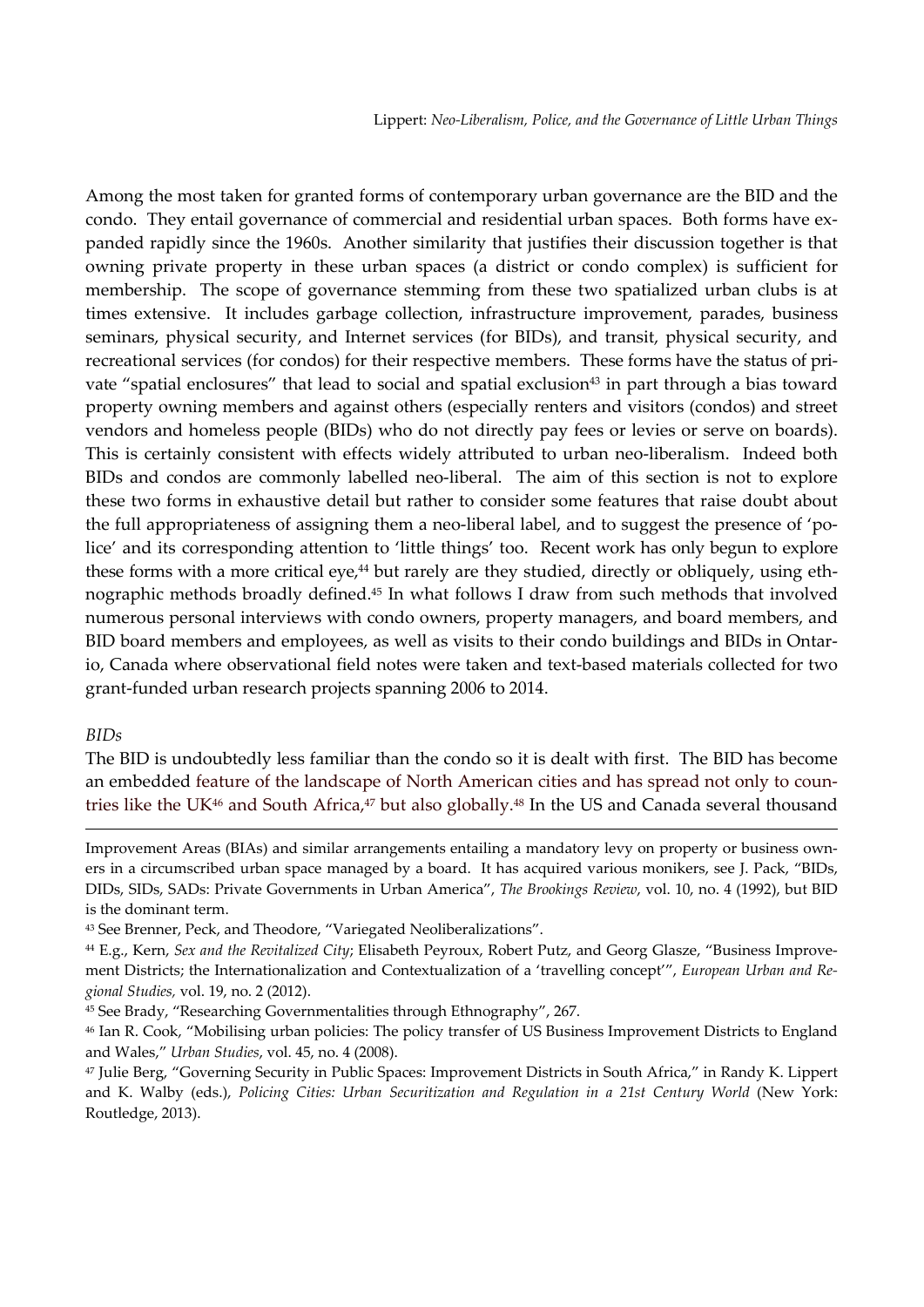BIDs are in place. The BID is perhaps entrepreneurial in character and thus consistent with neoliberal ideals, but its defining feature and the key to its main function is actually a mandatory levy collected from all property owners in an urban space.<sup>49</sup>

Thee BID began in earnest in the late 1960s in a Toronto neighborhood called "Bloor West Village" that was experiencing economic decline due to suburbanization and specifically a new suburban mall. This is a key moment, though not the BID's origins, which Foucault reminds us to avoid seeking due to its essentialist assumptions. Rather, it may be that the BID was a modification of a previous mechanism of urban governance, perhaps as early as 1965 as the state of California's "Parking and Business Improvement Law."50 Nonetheless, in Bloor West Village it was thought that some businesspersons were taking free rides on the backs of other area businessper‐ sons and had a propensity to use non-excludable common resources or "club goods."<sup>51</sup> If the business association staged a promotional event to increase pedestrian traffic (e.g., a Santa Claus parade), for example, some businesspersons avoided contributing to the event's cost. Yet, the event was non-excludable since all local businesses would gain from the promotion regardless of contributions: pedestrians tend to wander from business to business in the BID to consume. A founder of the first BID recounted this problem and the proposed response:

So a group of businesspeople in Bloor West went and formed themselves a businessmen's association … but nobody came. So then after a couple of years of trying to collect money from each other to try to promote the area … [and] only two or three [businesspersons] every block being willing to pay … So the voluntary businessmen's association just doesn't work so the business people here went to the City and went to the province and said: "If we can get the majority of people willing to pay a levy, would you be willing to collect the money on our behalf and turn it over to us?"52

An amendment to the Act was eventually passed by the Ontario legislature in 1972 that permitted BID creation. Local retail business associations would no longer depend on volunteers. This "free rider problem" would be anticipated with a mandatory levy on every commercial property in the district to finance BID events and other projects.<sup>53</sup> The "free rider problem" in relation to BIDs was

1

<sup>51</sup> See Adam Crawford, "Policing and Security as 'Club Goods': The New Enclosures?" in J. Wood and B. Dupont (eds.), *Democracy, Society and the Governance of Security* (Cambridge: Cambridge University Press, 2006).

<sup>48</sup> See Peyroux, Putz, and Glasze, "Business Improvement Districts".

<sup>49</sup> See Lorlene M. Hoyt, *The Business Improvement District: An Internationally Diffused Approach to Revitalization* (Washington, DC: International Downtown Association, 2003); Lawrence O. Houstoun Jr, *Business Improvement* Districts (Washington, DC, Urban Land Institute, 2003, 2nd ed).

<sup>50</sup> Les D. Johnston and Clifford D. Shearing, *Governing Security: Explorations in Policing and Justice* (New York: Routledge, 2003), 111.

<sup>52</sup> Anonymous. Interview with Bloor West Village Chairperson. Personal Interview. January, 2006.

<sup>53</sup> See also, Ontario Business Improvement Area Association, "Building in Action: Working with Business Improvement Areas" (2012): http://www.obiaa.com.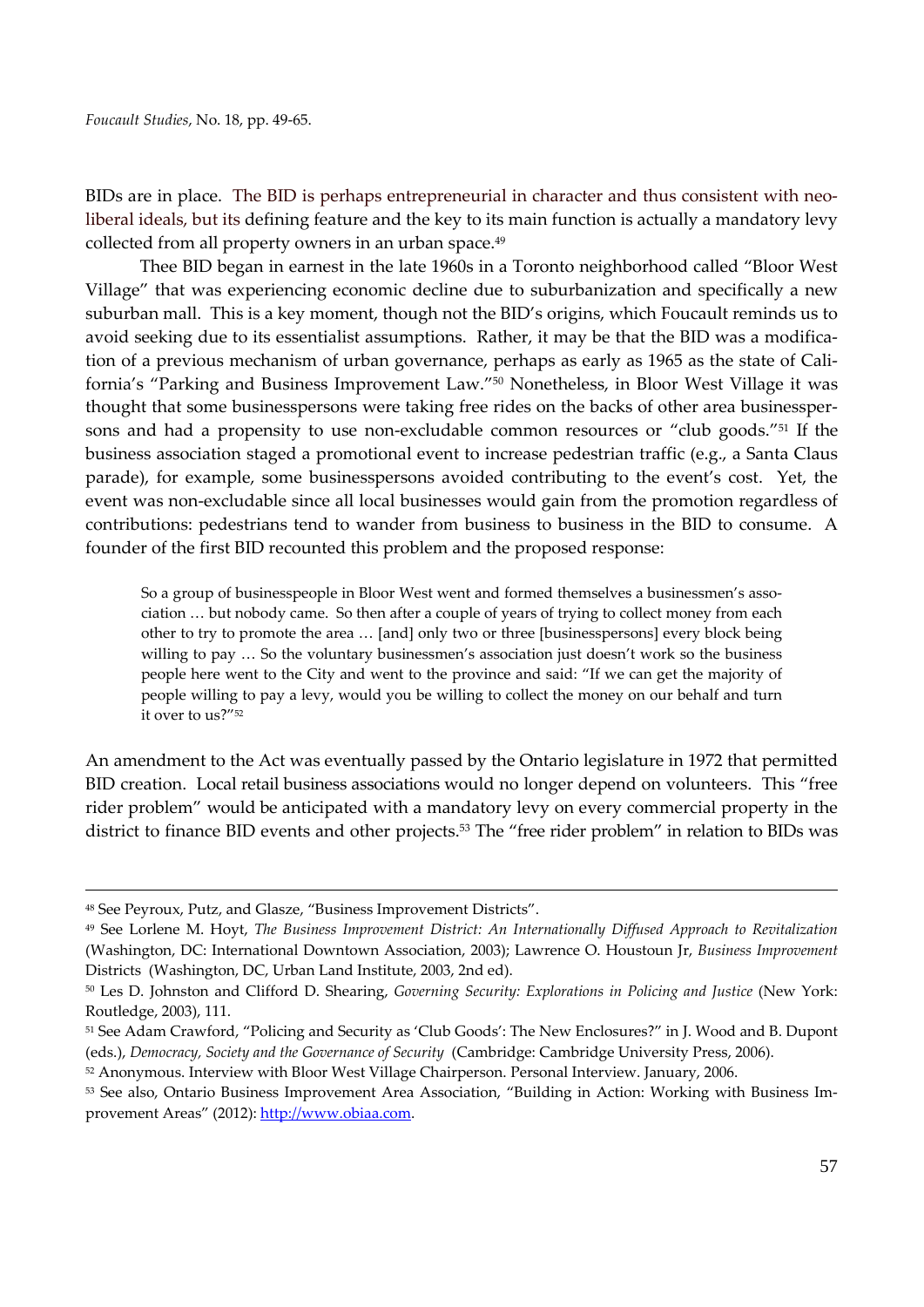in Foucauldian terms a "problematization."54 The levy was to be collected from members by the municipal government and given over to BIDs to improve and promote the district to increase consumption. The BID, then, relies on free rider coercion via the police power within a designated urban space; the free rider problem was to be solved by instrumentalizing the police power. In the urban this problem is more salient, visceral, immediate. But the relevance of "police" does not stop there.

The BID soon became widely understood as a means to "revitalize" either city centres or retail strips.<sup>55</sup> Despite predating its rise, the BID became associated with urban neo-liberalism and entrepreneurial governance.56 Scholarly discussions take BID governance of business members' conduct as self-evident<sup>57</sup> but there actually is much attention paid to their conduct in BID operations.<sup>58</sup> For example, interviews with BID representatives reveal businesspersons are expected to actively improve the aesthetics of the public street outside their businesses; act on detailed instruction about how to properly clean sidewalks, enhance storefronts, and store garbage; and promote the district at every turn. BIDs seek to intensively police members' conduct and how objects and space are arranged in the privatized district. One way "police" is particularly evident in BIDs, however, is in use of BID personnel, sometimes called "ambassadors" or "hosts", to patrol district's spaces to collect information about it.59 Among these agents there is much emphasis on placement and flow through the district, and this includes efforts to exclude or harass homeless people and panhandlers. These BID personnel are devoid of the same legal powers in urban public space as municipal government authorities or public police, but interviews with them and observations of their work reveal they do not necessarily need them to enforce rules. So, for example, "ambassadors" report in interviews sometimes feigning state power in their interactions with individuals violating the district's order or use municipal by‐law obliquely by reminding violators of its existence. They patrol for anything out of the ordinary, including members violating municipal by‐laws or breaking BID rules about cleanliness or security of street fronts. In BIDs, their attention is paid to the restaurant that has left the obstructive sandwich board out too late on the sidewalk, a broken parking meter preventing someone from parking and then consuming, the panhandler partially blocking a store entrance, the street patio set up too early in the season causing pedestrian disruption, and all manner of other conduct by members and non-members. These "ambassadors" engage with a

<sup>54</sup> See Robert Castels, "'Problematization' as a Mode of Reading History," in J. Goldstein (ed.) *Foucault and the Writing of History* (Oxford: Blackwell, 1994).

<sup>&</sup>lt;sup>55</sup> Lippert, "Urban Revitalization, Security, and Knowledge Transfer".

<sup>56</sup> E.g. Ward, "'Policies in Motion'".

<sup>57</sup> E.g. Hoyt, *The Business Improvement District*.

<sup>58</sup> See Randy K. Lippert, "'Clean and Safe' Passage: Business Improvement Districts, Security Modes, and Knowledge Brokers," *European Urban and Regional Studies*, vol. 19, no. 2 (2012).

<sup>59</sup> See Randy K. Lippert and Mark Sleiman, "Ambassadors, Business Improvement District Governance, and Knowledge of the Urban," *Urban Studies*, vol. 49, no. 1 (2012); Laura Huey, Richard V. Ericson, and Kevin D. Haggerty "Policing Fantasy City," in D. Cooley (ed.), *Re‐imagining Policing in Canada* (Toronto: University of Toronto Press Inc., 2005).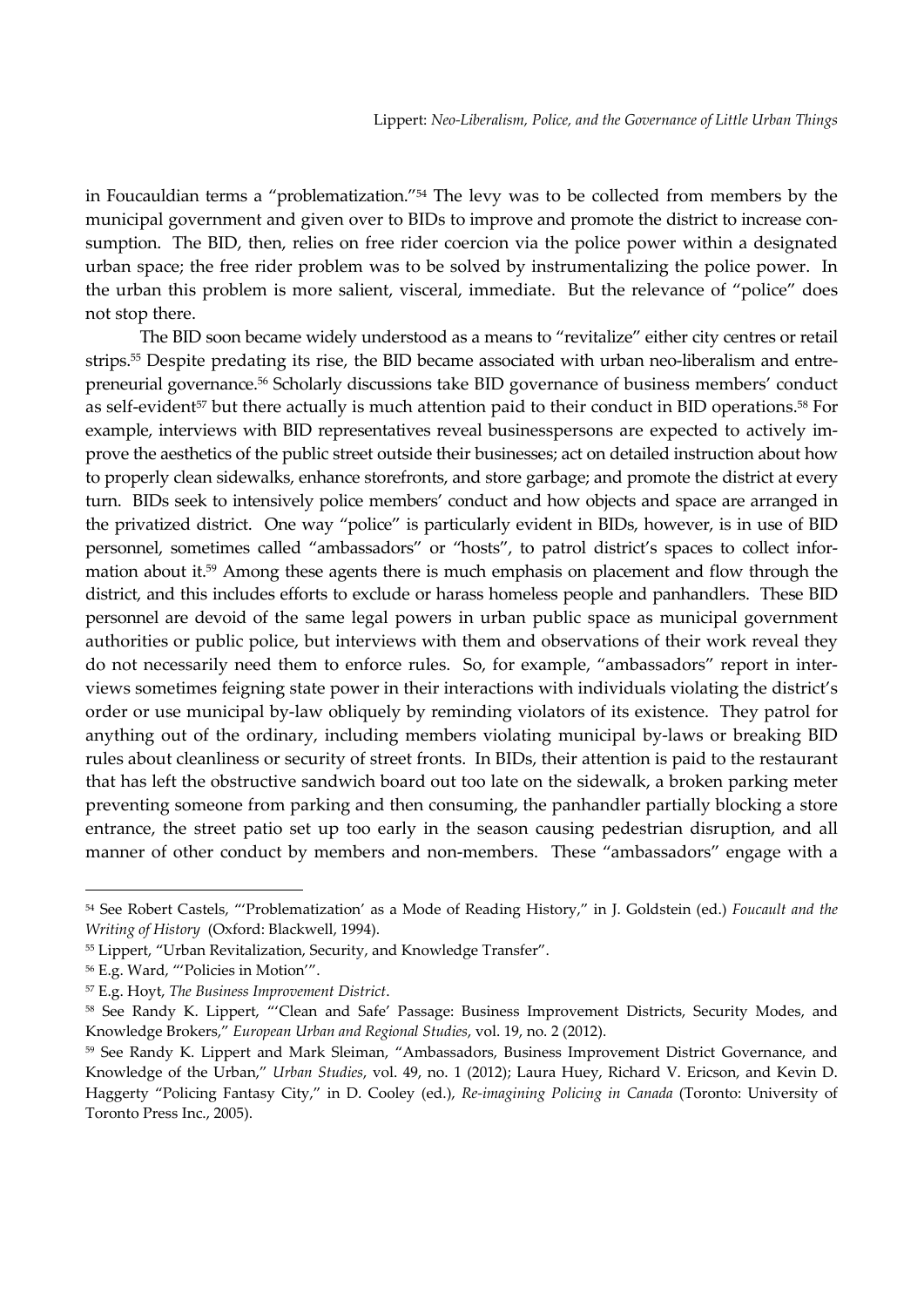network of agencies, depending on the particular "little urban thing" they identify to remove, correct, or report the absence of, but including municipal public works, public police, public health authorities, and local social service agencies/ shelters. Some BIDs in South Africa, for example, have social service units separate from government that regularly deploy their own social workers and communicate with city shelters. These types of arrangements have led Berg to argue that BID governance in South African cities has changed "from a neo-liberal system to a polycentric system... a shift away from the normative aspiration of the state being the centre of governance to recognition that governance has increasingly become more pluralized."<sup>60</sup> Berg notes further that BIDs, "operate more like 'general-purpose governments'. They are thus not simply service providers under state auspices, but instead a complex meeting place of state and non‐state knowledge, capacity, resources and power."<sup>61</sup> BIDs pay special attention to pedestrian flow,<sup>62</sup> and also consistent with "police", there is a focus on positioning and aesthetics of things below, adjacent and above this flow: banners, benches, graffiti, lighting, signage, panhandlers and so on. These are now the domain of BIDs and their minions as much as municipal engineering and planning departments. But it is not at all clear that preoccupation with these attributes is essential‐ ly neo‐liberal, a point returned to in the third section of this article.

#### *Condo Corporations*

Condos are market-driven housing schemes that often displace or replace social, public or subsidized housing and in this sense are neo-liberal in orientation. But the theoretical relevance of these arrangements hardly stops at the point of purchase and replacement and the markets this constitutes; it is how these are managed afterward that is arguably more interesting and relevant to understanding contemporary urban governance assemblages.

If "police" is patriarchal in treating the object of government as a household, $63$  it is perhaps not inconsequential that Keith Romney, who helped draft the first continental US legislation in Utah in 1960 and was the developer's lawyer, is called the 'father of condominiums'. His first off-spring was a condo created from a planned "co-operative" called "Graystone Manor" in Salt Lake City. The condo is thus an invented form combining the common ownership of "co-ops" with traditional individual (detached) home ownership. In 1961 the US Federal Housing Authority (FHA) used a 1958 Act from Puerto Rico to draft model condo legislation, later used in many US states. Puerto Rico had earlier encountered a shortage of housing, high housing costs, and land scarcity. The first two of these were occurring in some US cities.<sup>64</sup> Since the FHA drafting of model condo legislation to solve these distinctively urban problems and construction of "Graystone Manor" the

 $\overline{a}$ 

<sup>60</sup> Berg, "Governing Security in Public Spaces", 170.

<sup>61</sup> Ibid., 163.

<sup>62</sup> Lippert, "'Clean and Safe' Passage".

<sup>63</sup> See Dubber, "'The Power to Govern Men and Things'".

<sup>64</sup> See Robert H. Nelson, *Private Neighborhoods and the Transformation of Local Government* (Washington, DC: Urban Institute Press, 2005).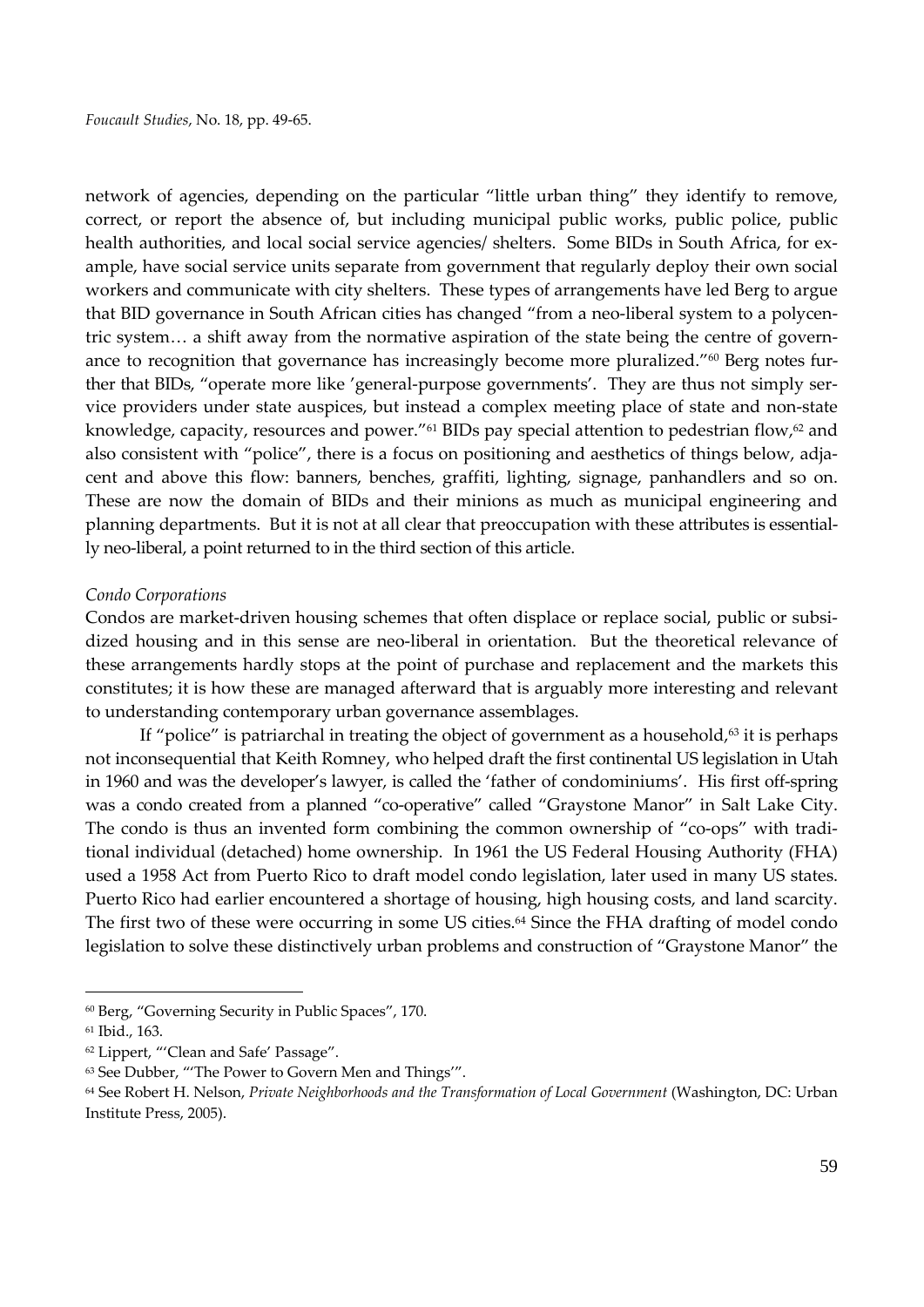following year,<sup>65</sup> condos have proliferated across North America at a breathtaking rate. Condo legislation had formed in all states by 1967. Condo law and housing schemes emerged in Canada in the late 1960s and have since grown rapidly.<sup>66</sup>

The recognition of a "free rider problem" in relation to the shift from co-operative to condo cohered with assignment of risk in residential living arrangements to individuals. Yet, the commonly-owned elements needed ongoing maintenance. Residents with a propensity to consume nonexcludable resources were imagined drawing common resources at individual owners' expense. The condo, with its mandatory fee collection, resembles the BID's defining feature, a stateenforced levy to overcome the free rider in designated space. Condo law anticipated the free rider and its primary solution was a regular mandatory fee levied on unit owners to maintain the condo's common elements and spaces. This sought to stop the free rider via requiring these fees from all unit owners; measures and procedures to ensure unit owners' compliance with by-laws and rules; and a democratically-elected board drawn from the membership to oversee these arrangements.<sup>67</sup> As with BIDs as general purpose governments, condo corporations are often referred to as a "fourth level of government."68

Condo law anticipated the free rider; its solution was a regular and adjustable mandatory fee levied on each unit owner to maintain the common elements. However, as condos flourished, this notion of the free rider became a way of conceiving of many governance problems. The free rider problem remained salient across a spectrum of condo governance issues,<sup>69</sup> including, as noted below, the issue of unit owner participation on condo boards.

Exploring private condo living arrangements via ethnography reveals rules are intensive; they specify whether and how you can make noise after 10 PM; the size of your cat; what you can wear in recreation areas; how long you can leave your vehicle in front of the building; how long and how many guests can stay with you (so as not to become free riders); whether you can place laundry or your favorite sports team symbols on the balcony; and whether and how you can remodel your kitchen or paint your exterior door. Many of these rules are about positioning, visibility, and flow through space, as one of many possible examples from interviewee accounts and the minutes of meetings from a condo reveal:

<sup>65</sup> Keith B. Romney, *Condominium Development Guide: Procedures, Analysis, Forms* (Boston: Warren, Gorham and Lamont, 1974).

<sup>66</sup> See Kern, *Sex and the Revitalized City*; Douglas C. Harris, "Condominium and the City: the Rise of Private Prop‐ erty in Vancouver," *Law and Social Inquiry*, vol. 36, no. 3 (2011).

<sup>67</sup> See also, R. C. B. Risk, "Condominiums and Canada," *University of Toronto Law Journal*, vol. 18, no. 1 (1968).

<sup>68</sup> E.g., Alan Silverstein, "First fluffy, now Old Mickey, are booted out," *Toronto Star*, October 10, 1992; see also David J. Kennedy, "Residential Associations as State Actors: Regulating the Impact of Gated Communities on Non‐members," *Yale Law Journal*, vol. 105, no. 3 (1995).

<sup>69</sup> See Nelson, *Private Neighborhoods,* 116‐8.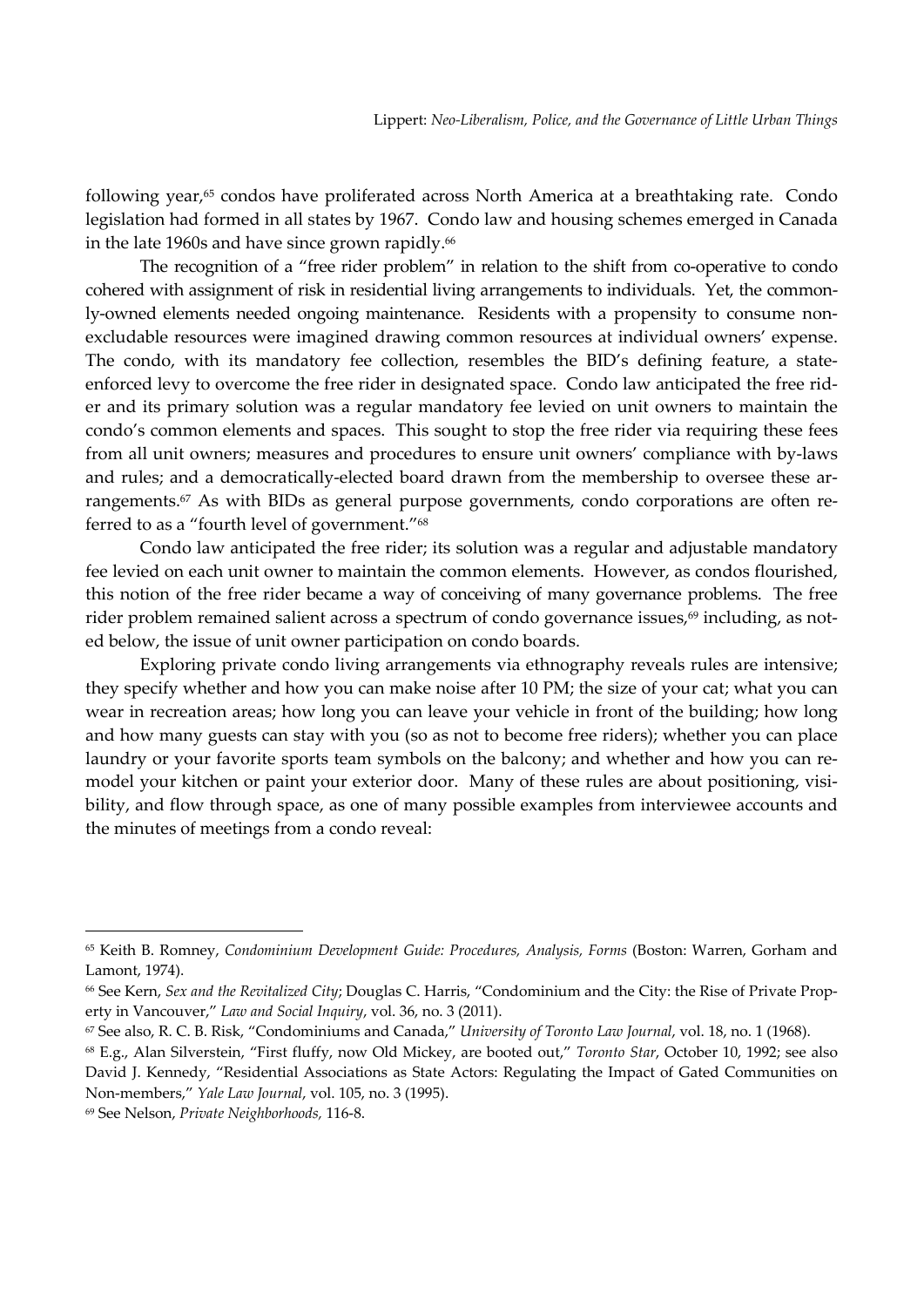There have been concerns that due to the location of the doors to the hallways from the washrooms that the rights of privacy from homeowners changing for the pool could become a concern. Notices will be posted in the change rooms to bring this to the homeowner's attention.70

Often surveillance is demanded by "police."71 Sometimes this mirrors developments in private retail spaces and BIDs, via camera surveillance:

Council will make the necessary arrangements with *Spy vs. Spy* to have a demonstration put on regarding the camera and how to monitor the mailroom. Electrical Motion: Moved and second‐ ed, to rescind the motion put forward by the past Council to have John's Electric install another light in the mail hut. It was decided that this electrical light was not needed.<sup>72</sup>

These are in place, as one board member noted, to record myriad rule infractions:

We have cameras in the elevators and then we have cameras all around the building and in the common elements but I don't have any cameras on the floors so if somebody decides to leave their pizza boxes outside the elevator door I don't know who's done it… [so we have to] check the garbage chute rooms on every floor to see what some idiot has dumped on the floor.<sup>73</sup>

Interviews with those working and living within BIDs and condos revealed a preoccupation with and resistance to a dizzying number of rules that sought to control all manner of "little things." As another owner aptly remarked, her condo board decides rules on the "granular level":

The board meets monthly. I know that they tend to discuss issues that are on a pretty granular level. Our board is quite hands‐on and if… in doubt they tend to issue a rule… They tend to be pretty heavy-handed with rules and signs everywhere.<sup>74</sup>

Surveillance consistent with "police" also activates human agents in condos, sometimes as property managers, or security patrols, as in BIDs, and sometimes as doorpersons or concierges, who become aware of rule infractions concerning "little things", such as admitting visitors to recreational areas in the building late at night, due to their temporal and spatial positioning at points of access and egress. Unlike the notice given regarding state-sponsored surveillance in public spaces, as limited and inconsistent a practice as it may be where liberal subjects are concerned,75 there

<sup>70</sup> Minutes of Condominium Board Meeting held June 19, 2005, British Columbia, Canada, *Anonymous Condomin‐ ium Corporation File 1*, 14.

<sup>71</sup> Randy K. Lippert and David Murakami‐Wood, "The New Urban Surveillance: Technology, Mobility, and Di‐ versity in 21st Century Cities," *Surveillance and Society*, vol. 9, no. 3 (2012).

<sup>72</sup> Minutes of condominium board meeting, June 19, 2005*.*

<sup>73</sup> Interview with condominium resident, May 15, 2006.

<sup>74</sup> Interview with condominium resident, October 23, 2013.

<sup>75</sup> See Randy K. Lippert "Signs of the Surveillant Assemblage: Privacy Regulation, Urban CCTV, and Govern‐ mentality," *Social & Legal Studies*, vol. 18, no. 4 (2009).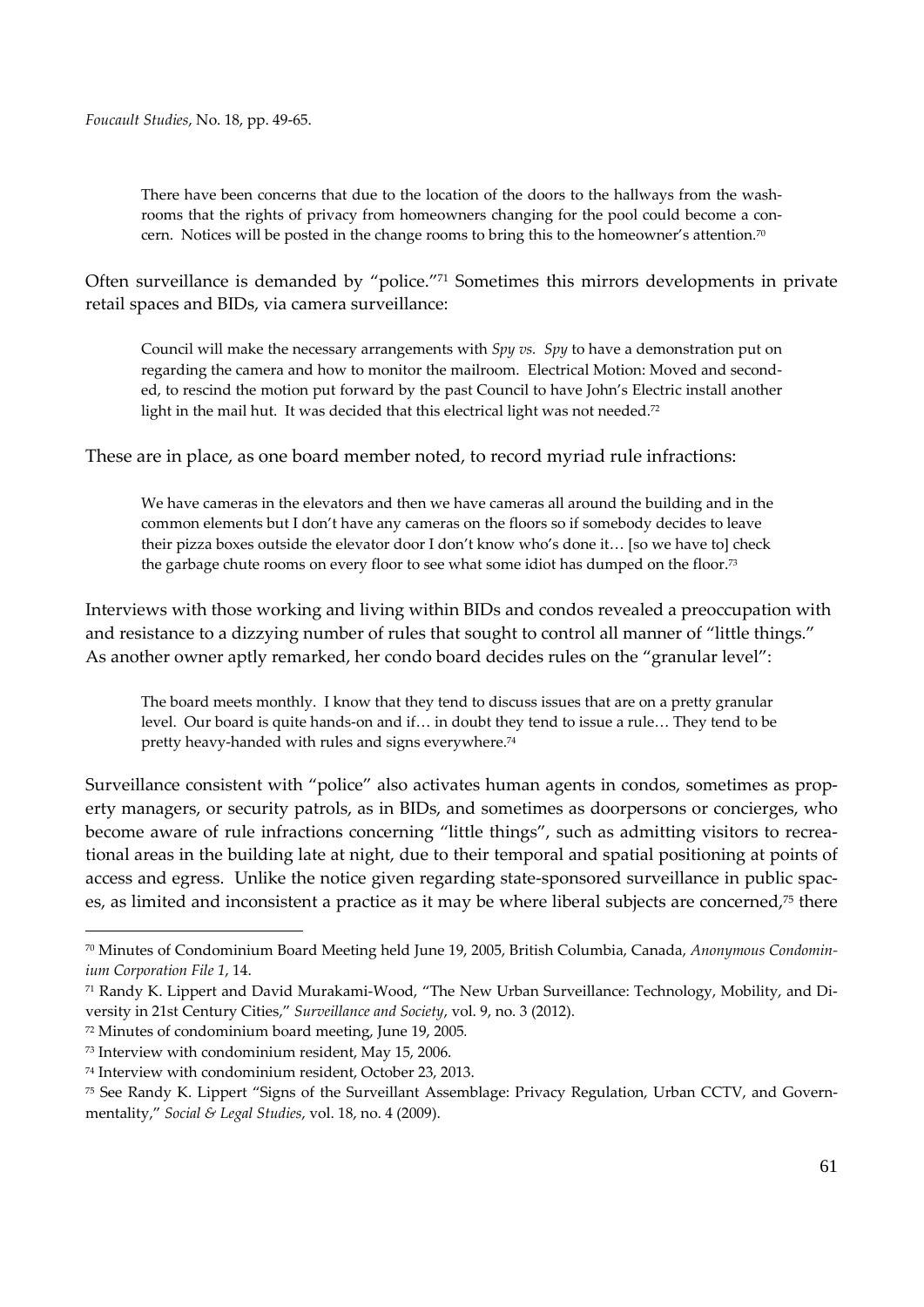is typically little or no effort to alert subjects of their rights regarding practices conducted by these various agents. And there are also those called "strata Nazis" or "condo commandos" in condo governance and the equivalent in BIDs; owners who voluntarily patrol and collect intelligence about other owners' conduct and about the changing condition of common elements and spaces. These agents are bent on enforcing rule infractions themselves or they demand this from condo and BID boards and other agents above. While the extent of their role in relation to the other "police" agents above remains uncertain, their very existence is often kept hidden to avoid others from wanting to purchase their way into the BID or condo club. Thus, it is difficult to imagine understanding this complex network of agents and the corresponding rule enforcement and avoidance that sometimes involves covert practices known only to insiders, without ethnographic methods.

### **Free Rider Problems and "Police" Marketization**

#### *Free Rider Problems*

The foregoing suggests that whether BIDs and condos are essentially or wholly neo‐liberal is questionable. If BIDs and condos are increasingly "multi-purpose governments" and "fourth level of governments," respectively, they may well be understood better by reference to "police." This should not be surprising since, while these two forms have neo-liberal features, and are known to yield regressive and exclusionary effects typically attributed to urban neo-liberalism, they also predate neo‐liberalism's arrival in earnest. While these two forms first appeared in the 1960s, as described above, neo‐liberal governance commenced in the 1970s.76 For both BIDs and condos, what was novel at their inception was not obviously neo‐liberal; rather it was a perceived need to coerce free riders. To be sure, imagining subjects to be pursuing economic incentives like this, as "economic man", is a cornerstone of neo-liberal thought and is based on "narrow psychological assumptions of market conceptions of interests and benefits."77 There are demands for state intervention in a number of areas consistent with neo-liberalism, including establishing private property and backstopping markets.78 However, both BIDs and condos as forms of urban governance go beyond merely guaranteeing private property. There is little concern in "police" about free riders' motivations, such as whether they are responsible or rational. Rather, the worry is that they are overloading the train at the expense of the welfare of other travellers. The motivation of those boarding or stepping off is unimportant. That the riders on the rails are reckless risk takers or more responsible agents is largely irrelevant.

Proffering this relation between urban neo-liberalism and "police" in this article is not the equivalent to observing that neo-liberalism abstractly demands regulation, or that neo-liberal re-

<sup>76</sup> David Harvey, *A Brief History of Neo‐Liberalism* (New York: Oxford University Press, 2005), 2.

<sup>77</sup> Amy Bartholomew and Alan Hunt, "Whatʹs Wrong with Rights?," *Journal of Law and Inequality*, vol. 9, no. 1 (1990), 54.

<sup>78</sup> Harvey, *A Brief History of Neo‐Liberalism,* 2.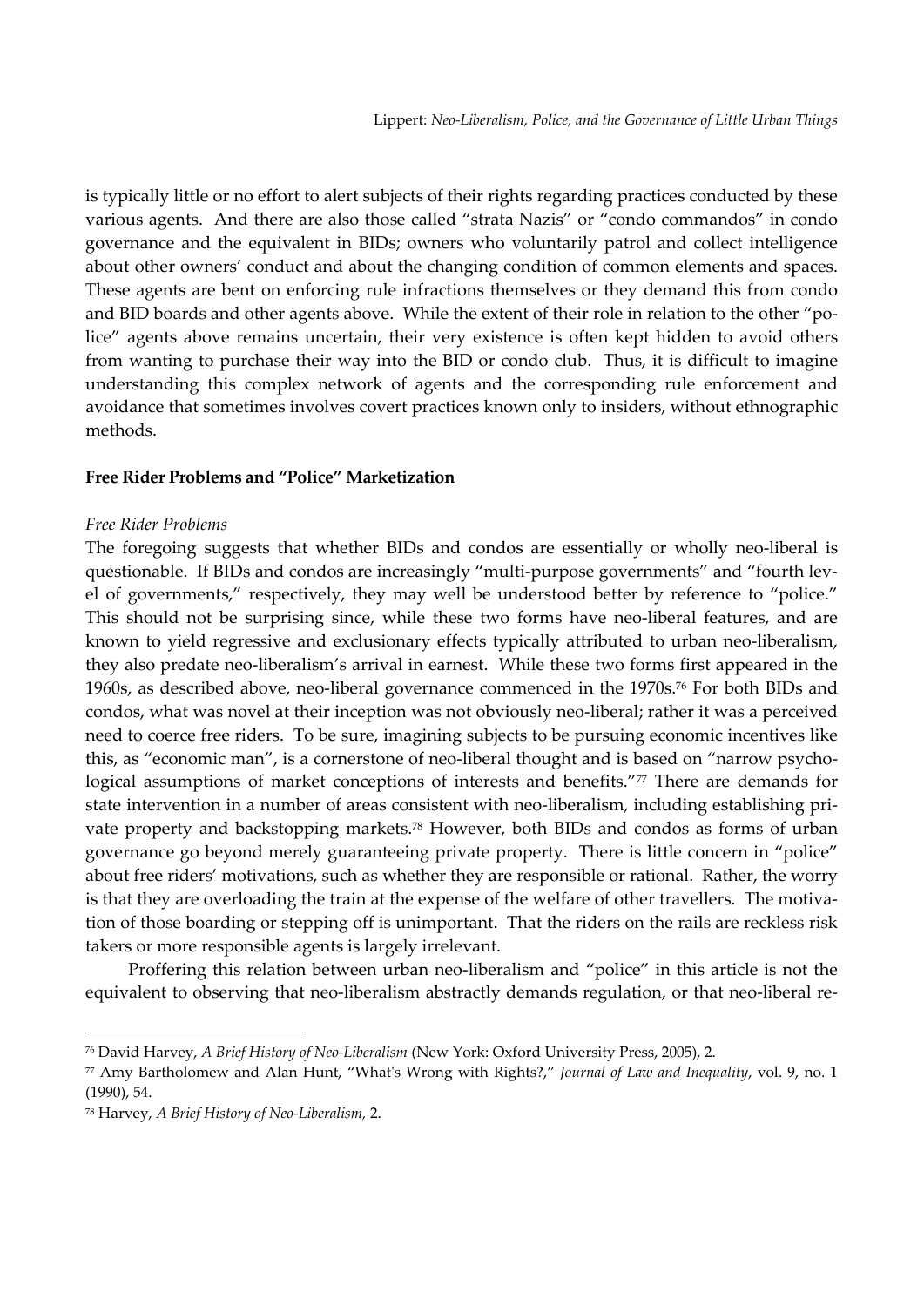*Foucault Studies*, No. 18, pp. 49‐65.

gimes often entail much state regulation in practice. Isin, for example, notes in his account of cities:

Every political regime that has been associated with neo-liberalism ... has passed more legislation and regulation than its predecessors have. The irony that should not be lost on anyone is that neo‐liberal regimes have enacted more legislation and regulation than social democratic regimes.79

Rather, the point here is a more specific assertion about a discernible and particular "police" and its relation to situated urban problems. "Police" can articulate with urban neo-liberalism, and exploring the former can illuminate the latter, as shown in the next section.

## *Marketization of "Police" Practices*

1

As initially conceived in condos and BIDs, "police" practices would stem from boards only. There was no anticipation these practices would be marketized. A private institution of relevance here is insurance.<sup>80</sup> This institution benefits from increased reliance on privatized (rather than state or public) forms of risk avoidance. The more risks identified in relation to the workings of private condos and BIDs and packaged as commodities to be bought and sold, the more this insti‐ tution will seek to take over some "police" practices. The influence of insurance on "police" practices has rapidly expanded and intensified in the condo world in particular (though also in the workings of BIDs) and is now profound. This influence is especially evident in specialized insurance markets for board decision-making and common areas.<sup>81</sup> Property managers can be observed working in conjunction with the dictates of private insurance. The residential property management industry is also expanding rapidly as condo life and, specifically, solutions to the free rider problem are increasingly commodified. There is a sense in which condo property management is premised on a "free rider problem" since unit owners are notoriously reluctant to participate on boards,<sup>82</sup> preferring to let others manage condo life on their behalf.<sup>83</sup> Property management's entry into the condo world presumes this problem's presence, one that was not anticipated in original condo legislation that assumed all owners would reside in, and willingly manage, the intimate affairs of condo living. Finally, private security firms are increasingly contracted to carry out "police" practices provide patrols in BIDs and provide concierges or doorpersons to monitor access

<sup>79</sup> Engin Fahri Isin, "Governing Cities without Government," in E. Isin (ed.) *Democracy, Citizenship and the Global City* (London: Routledge, 2000), 162.

<sup>80</sup> See Richard Victor Ericson, Aaron Doyle and Dean Barry, *Insurance as Governance* (Toronto: University of To‐ ronto Press, 2003).

<sup>81</sup> See Randy K. Lippert, "Governing Condominiums and Renters with Legal Knowledge Flows and External Institutions," *Law and Policy*, vol. 34, no. 3 (2012).

<sup>82</sup> See Nelson, *Private Neighborhoods*; Simon C. Y. Chen and Chris J. Webster, C. "Homeowners Associations, Col‐ lective Action and the Costs of Private Governance," *Housing Studies*, vol. 20, no. 2 (2005).

<sup>83</sup> See Frank G. Mittelbach and Joe Ebin, "Condominium Housing: Some Social and Economic Implications," *Journal of Sociology and Social Welfare*, vol. 3 (1975), 178‐9.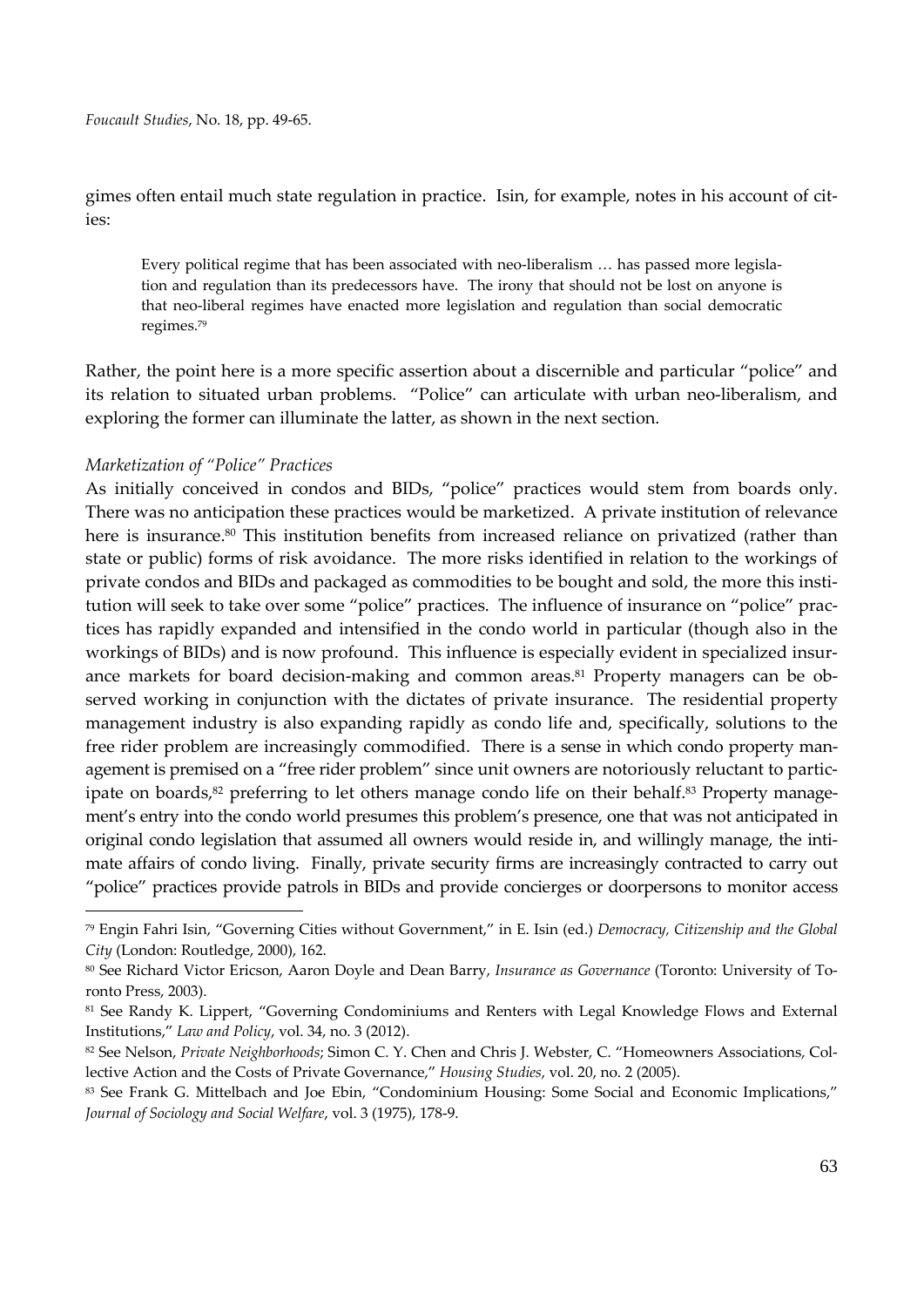and egress in condos. To the extent "ambassadors" are being contracted out to private security firms in BIDs this manifestation of "police" is plainly undergoing marketization.<sup>84</sup> In condos various institutions manage myriad little issues consistent with the "con*dos* and con*don'ts*" that arise in living on urban private property. Governance is therefore increasingly provided as much through these various private institutions with specific designs on outcomes, despite legal responsibility for governing condos and BIDs assigned to boards. The free rider problem and "police" are becoming more closely tethered to the goals of commercial institutions implicated in these increasingly marketized arrangements.

## **Concluding Remarks**

BIDs and condos are not obviously being "responsibilized" via carrying out municipal government instructions "at a distance" within defined spaces, <sup>85</sup> BIDs and condos are, however, more clearly evinced operating in ways consistent with "police" in being concerned with positioning of objects and persons in and flow through their defined spaces. Their power to effectively extract mandatory resources from members, make and unmake rules of conduct and positioning, provide or withdraw physical security, and include or exclude persons in relation to these new urban realms is significant. "Police" is therefore not merely an unforeseen obstacle or merely something with which neo-liberalism must roll or roll over. It is more than this and fully understanding contemporary urban governance requires study of "police" too.

The close connection to property and consumer markets associate condos and BIDs with neo-liberalism. To this extent, these two forms show neo-liberalization entails combining with elements already in place rather than relying on novel invention. If governmentality is about in‐ ventiveness, it is more about how to use what is available and less about deploying technologies fresh from "eureka" moments. The foregoing reveals one way neo-liberalism can sustain itself or at least avoid conflict. Neo-liberalization seems to entail working alongside alien elements - attributes not necessarily befitting neo-liberalism - that nonetheless remain in place after neoliberalism's arrival. All this underscores the need for more research into private arrangements and practices that comprise urban governance assemblages using ethnography as a key method.

To explore BIDs, condos, and "police" is not to valorize them or growing private realms more broadly. Especially because "police" is claimed to be patriarchal, ostensibly uninterested in subjects' motivations, and seems to work largely without external legal or other scrutiny in practice, there is also reason to question its potential role in progressive urban governance.<sup>86</sup> As Foucault starkly states, "Police is not justice".<sup>87</sup> This matters because there is no shortage of social and spatial exclusion and other regressive practices in this new urban world and it is therefore essential to

 $\overline{a}$ 

<sup>84</sup> See for example, Huey, Ericson, and Haggerty, "Policing Fantasy City".

<sup>85</sup> See Nikolas Rose, *Powers of Freedom: Reframing Political Thought* (Cambridge: Cambridge University Press, 1999), 49‐50.

<sup>86</sup> But see Valverde, "Seeing like a City", 279.

<sup>87</sup> Foucault, *Security, Territory, Population*, 339.